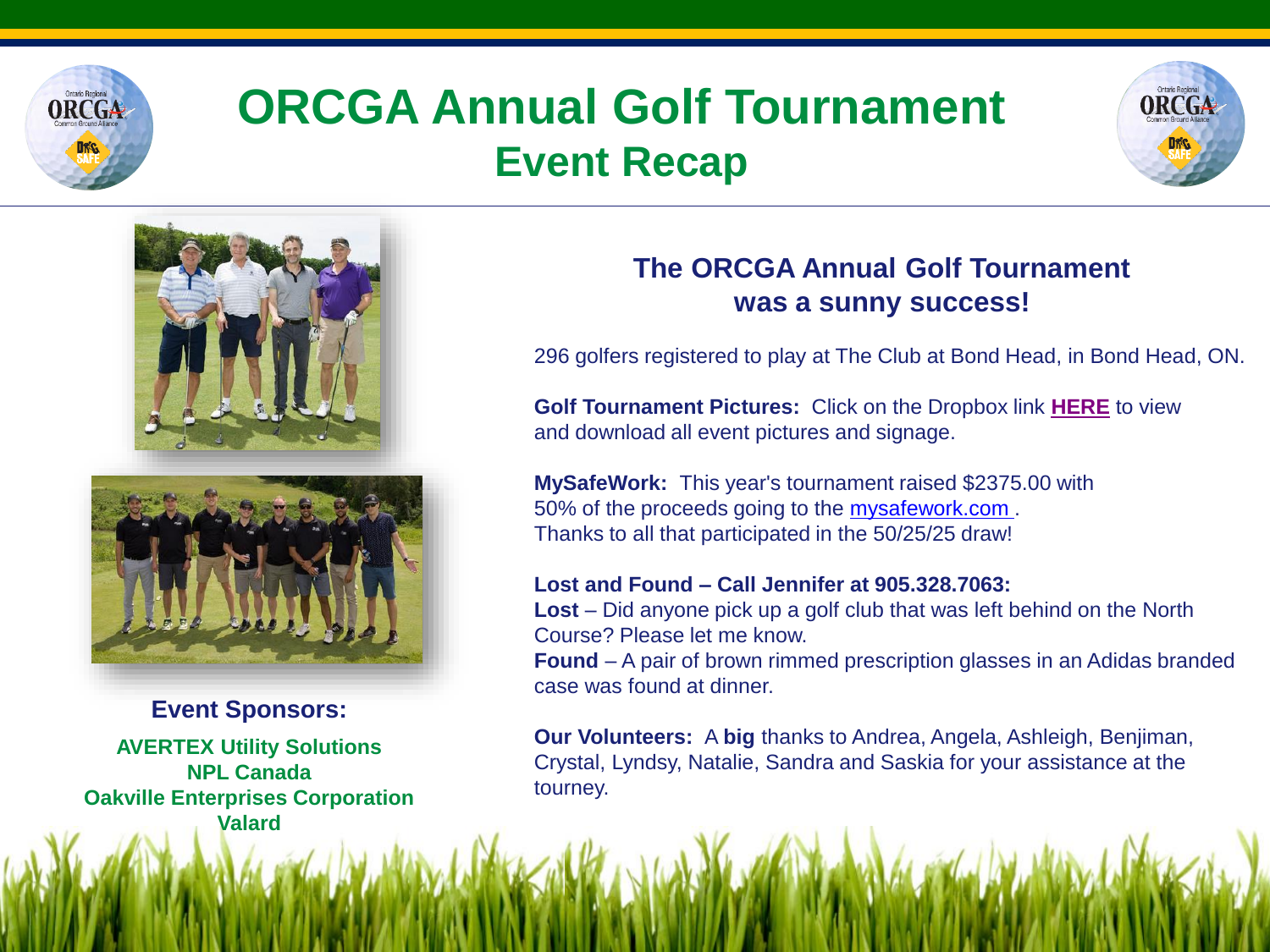**ORCGA would like to thank the following firms that helped make this event a success:**

**Golfer Food Stations: Vermeer**

**Golfer Poker Tournament: ST Hydro Excavation**

**Event Sponsors: Avertex - NPL Canada Oakville Enterprises Corporation - Valard**

**Golfer Welcome Gift: UExcavate - UtiLocate 2**

**Pin Flag Sponsor: TransCanada**

**Welcome Signage and On-Course Contest: TRJ Telecom**

**Golf Cart Sponsor: Ontario Excavac**

**Golfer Gift Bag Sponsor: multiVIEW Locates**

**Breakfast Sponsor: AECON Utilities**

**Dinner Sponsor: Oakville Enterprises Corporation**





### **ORCGA would like to thank our Hole in One Sponsors:**

**Benefit Partners - Own Your Safety Union Gas - Vivax Canada**

### **ORCGA would like to thank our generous Golf Contest Prize Sponsors:**

**ClubLink**

**Di-Corp**

**Joe Johnson Equipment**

**Mooney Metaxas Engineering**

**North Bay Hydro**

**Ontario Regional Common Ground Alliance**

**PVS Contractors**

**QMB Barrier Systems**

**Rhino Marking & Protection Systems**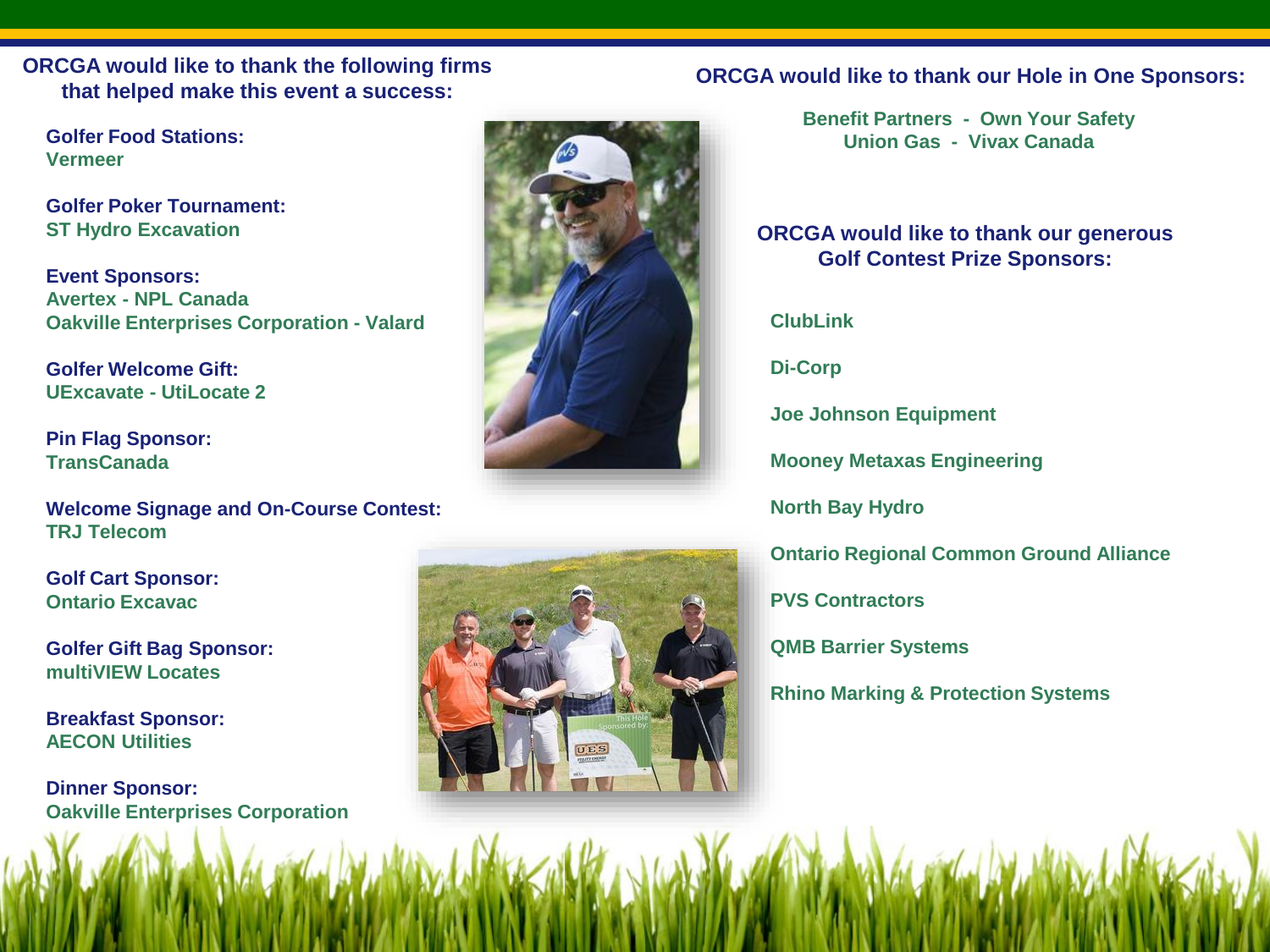

**Vivax Canada**

## **ORCGA Annual Golf Tournament Event Recap**



### **ORCGA would like to thank our Tee Hole Sponsors:**

**Bob Robinson Construction Brandt Tractor Canadian Cutting and Coring Cooper Trench Safety Enbridge Hetek Solutions Infrastructure Health & Safety Association Lonestar West J.D. Barnes Ltd./ First Base Solutions Inc./ OnSite Locates Inc. Ontario Concrete & Drain Contractors Association Ontario General Contractor's Association Ontario One Call PGC Services Powell Contracting Subsite The Graff Company Top Shelf Solutions TSSA Urban-X Utility Energy Services**











**We thank you for your continued support of the ORCGA. See you on the greens in 2019!**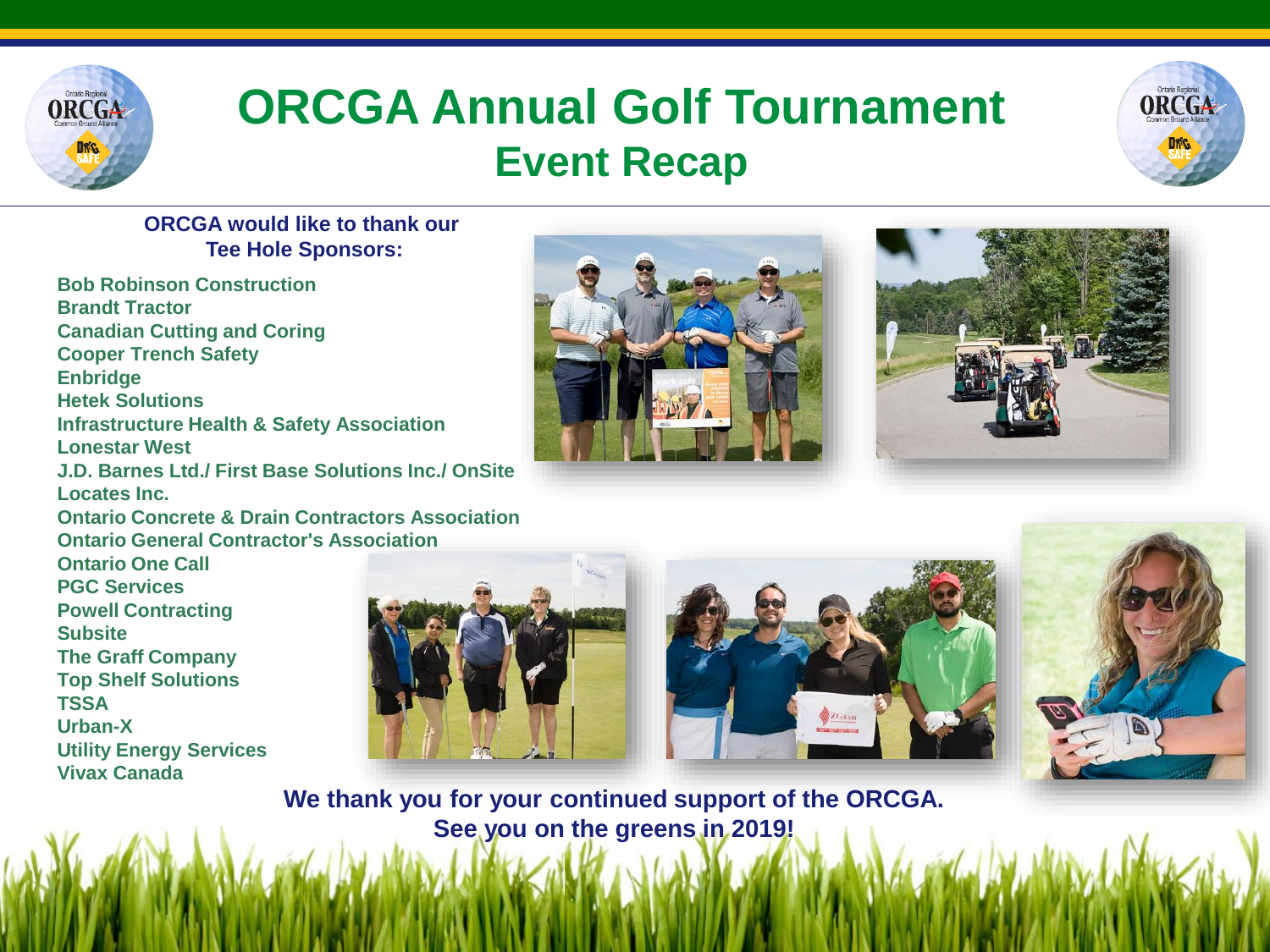## **GOLD SPONSORS**



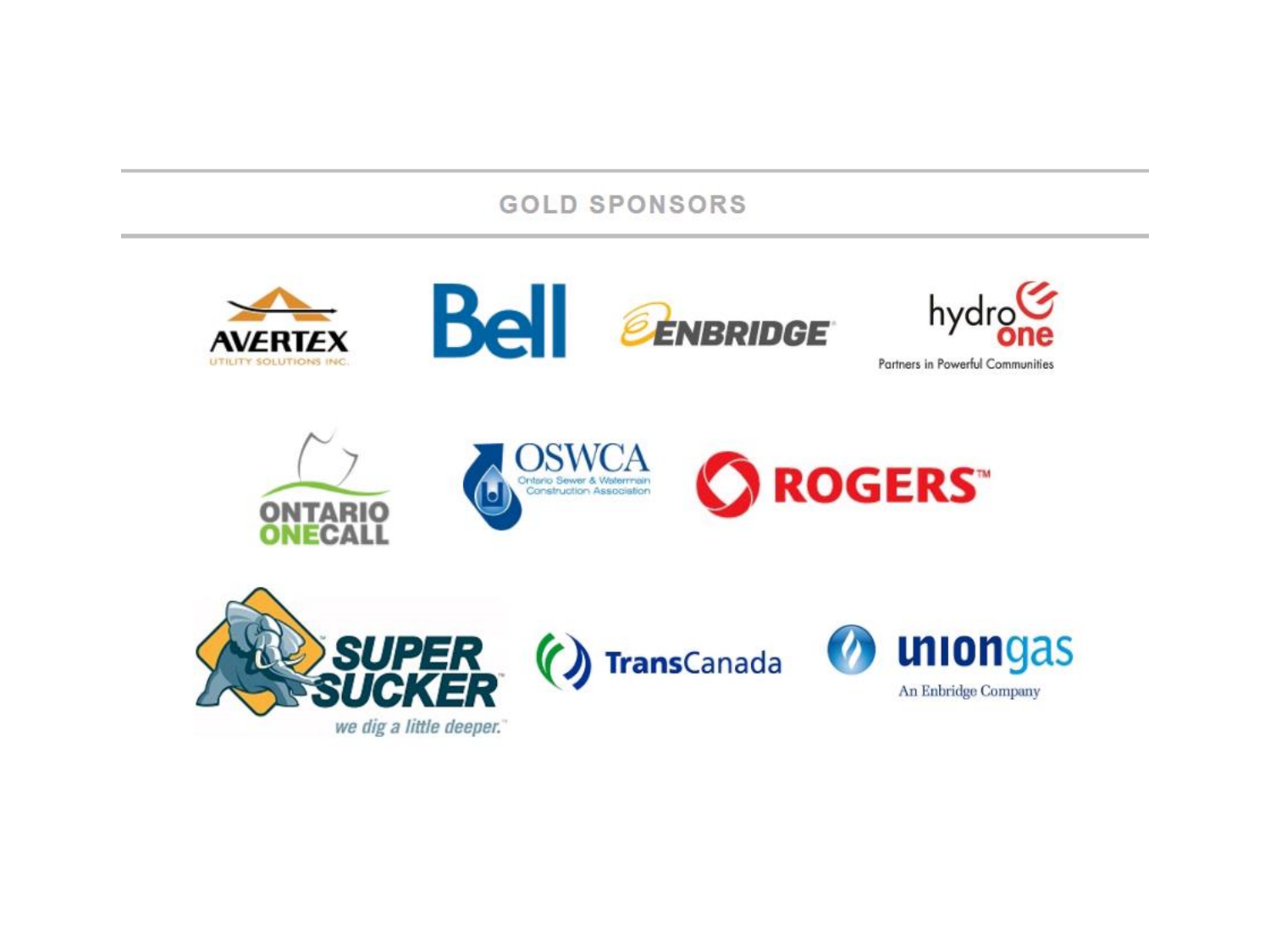### **SILVER SPONSORS**





Discover the possibilities